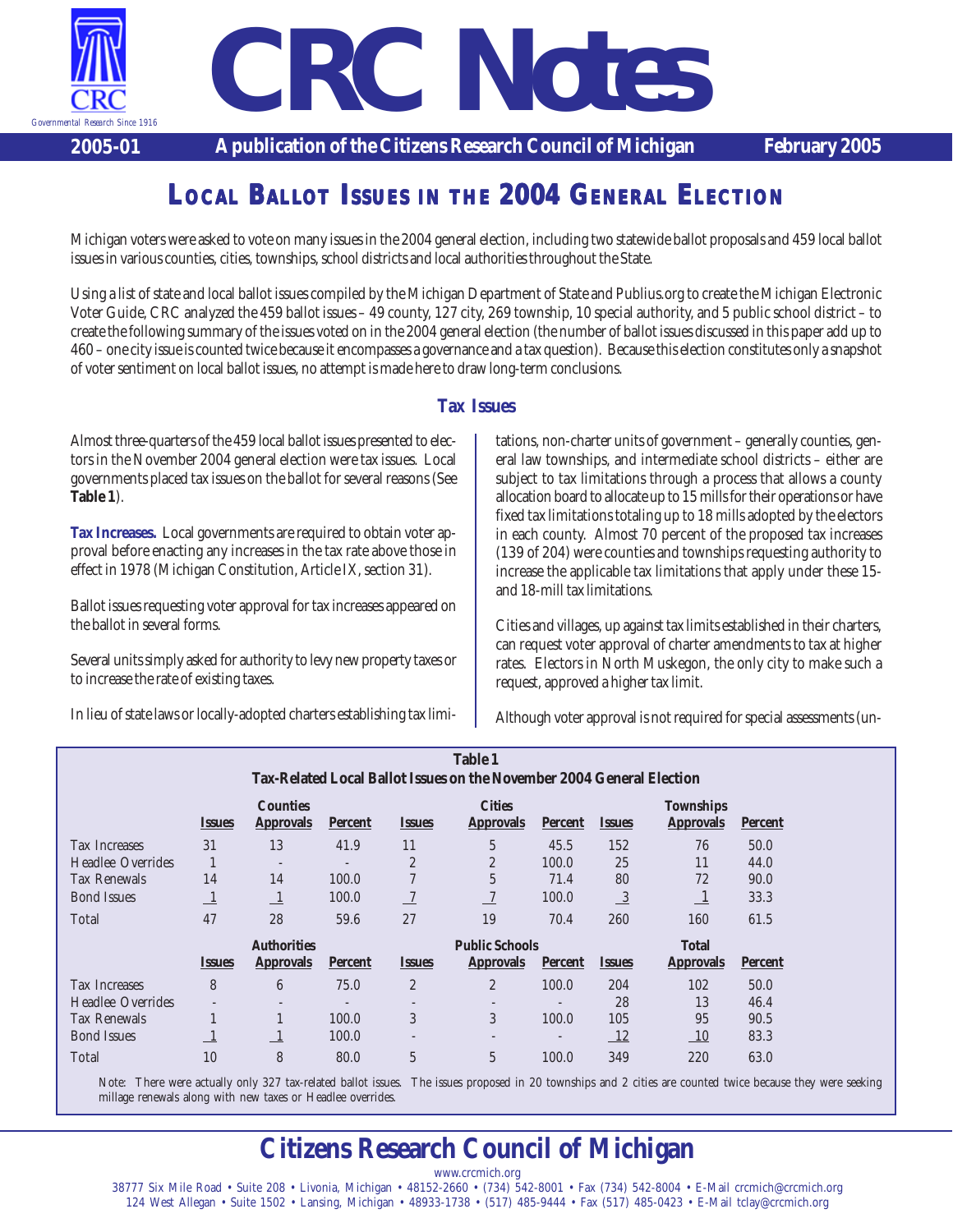less specified in a city charter), 8 local units asked voter approval as a good faith measure and to be consistent with the requirements of other taxes. Of those 8 requests for increased special assessments, only 2 were approved by the local electorate.

Finally, 10 out of 12 ballot issues were approved authorizing local units to sell bonds. The two failed proposals included a bond proposal to finance capital improvements and one to finance the pavement of roads. Of the 10 bond issues that were approved, 8 were to finance capital improvements, 1 was for the purchase of a new fire truck, and the other was for the purchase and improvement of land for public parks. These bond proposals included an increase in property taxes to repay the principal and interest.

Tax rate increases accounted for approximately 60 percent of the tax issues electors voted on in the 2004 general election. Half of these issues received voter approval.

**Headlee Overrides.** Section 31 of Article IX of the Michigan Constitution also requires that if the growth in existing property tax base in a unit of local government increases faster than the rate of inflation, the maximum authorized rate must be reduced or "rolled back" by a commensurate amount so as to produce the same property tax levy as would have been obtained from the old base adjusted for inflation. The limits set in Section 31 are designed to prevent the property tax revenues of local governments from growing more rapidly than the inflation rate unless voters explicitly endorse such growth. While hundreds of units had millage rollbacks in 2004, only 28 units requested voter approval of overrides. The requested millage restoration in these units would have increased tax rates by an average of 0.2493 mills (25 cents per \$1,000 of taxable value).

Only 13 units received voter approval for Headlee overrides, with an average millage increase of 0.0389 (4 cents per \$1,000 of taxable value), well below the average proposed override (See **Table 2**).

|                  | Table 2<br><b>Requested Override of Headlee Rollback Millages</b> |                                   |                |                                   |  |  |  |
|------------------|-------------------------------------------------------------------|-----------------------------------|----------------|-----------------------------------|--|--|--|
|                  | <b>Number</b><br>of Units                                         | <b>Average</b><br><b>Override</b> | <b>Passed</b>  | <b>Average</b><br><b>Override</b> |  |  |  |
| Counties         |                                                                   | 0.5016                            | $\theta$       | 0.0000                            |  |  |  |
| <b>Cities</b>    | $\overline{2}$                                                    | 0.0264                            | $\overline{2}$ | 0.0264                            |  |  |  |
| <b>Townships</b> | 25                                                                | 0.2200                            | 11             | 0.0903                            |  |  |  |
| <b>Total</b>     | 28                                                                | 0.2493                            | 13             | 0.0389                            |  |  |  |

#### **Table 3 Purpose of Millage Requests at the 2004 General Election**

|                                                                                                  | <b>Millage</b>   | <b>Issues Receiving Voter Approval</b> |                |  |  |  |  |  |
|--------------------------------------------------------------------------------------------------|------------------|----------------------------------------|----------------|--|--|--|--|--|
| <b>Purpose</b>                                                                                   | <b>Requests</b>  | <b>Number</b>                          | <b>Percent</b> |  |  |  |  |  |
| <b>Public Safety</b>                                                                             | 111              | 84                                     | 75.7           |  |  |  |  |  |
| Roads                                                                                            | 72               | 39                                     | 54.2           |  |  |  |  |  |
| Libraries/Cultural Facilities                                                                    | 23               | 10                                     | 43.5           |  |  |  |  |  |
| <b>General Operations/Personnel</b>                                                              | 22               | $\overline{5}$                         | 22.7           |  |  |  |  |  |
| <b>Parks and Recreation</b>                                                                      | 21               | 11                                     | 52.4           |  |  |  |  |  |
| <b>Senior Citizens</b>                                                                           | 17               | 13                                     | 76.5           |  |  |  |  |  |
| <b>Capital Improvements</b>                                                                      | 15               | 6                                      | 40.0           |  |  |  |  |  |
| Conservation                                                                                     | 14               | $\overline{5}$                         | 35.7           |  |  |  |  |  |
| <b>Acquire Property</b>                                                                          | 10               | $\overline{5}$                         | 50.0           |  |  |  |  |  |
| Mosquito/Gypsy Moth Control                                                                      | 8                | $\overline{7}$                         | 87.5           |  |  |  |  |  |
| <b>Public Transportation</b>                                                                     | 8                | $\overline{5}$                         | 62.5           |  |  |  |  |  |
| Sidewalks/Bike paths                                                                             | $\boldsymbol{6}$ | $\overline{c}$                         | 33.3           |  |  |  |  |  |
| Water/Sewer                                                                                      | $\overline{5}$   | $\overline{4}$                         | 80.0           |  |  |  |  |  |
| Public Schools/Colleges                                                                          | $\overline{5}$   | $\overline{5}$                         | 100.0          |  |  |  |  |  |
| <b>Street Lighting/Electrical Services</b>                                                       | $\overline{5}$   | $\overline{c}$                         | 40.0           |  |  |  |  |  |
| Hospitals/Medical Care Facilities                                                                | $\overline{4}$   | $\overline{4}$                         | 100.0          |  |  |  |  |  |
| <b>Establish Separate Tax Limitations</b>                                                        | 3                | $\mathbf{1}$                           | 33.3           |  |  |  |  |  |
| <b>Cemeteries</b>                                                                                | $\overline{c}$   | 1                                      | 50.0           |  |  |  |  |  |
| <b>County Jail/Prisoners</b>                                                                     | $\overline{c}$   |                                        |                |  |  |  |  |  |
| Juvenile Delinquent/Child Protective Services                                                    | $\overline{c}$   | $\mathbf{1}$                           | 50.0           |  |  |  |  |  |
| <b>Economic Development/Zoning Costs</b>                                                         | $\overline{c}$   | 1                                      | 50.0           |  |  |  |  |  |
| <b>Airport Operations &amp; Maintenance</b>                                                      | $\overline{c}$   | $\mathbf{1}$                           | 50.0           |  |  |  |  |  |
| <b>ADA</b> Compliance                                                                            | $\overline{2}$   |                                        |                |  |  |  |  |  |
| Refuse/Trash Collection                                                                          | $\overline{1}$   | $\mathbf{1}$                           | 100.0          |  |  |  |  |  |
| <b>Landfill/Transfer Stations</b>                                                                | $\mathbf{1}$     | $\mathbf{1}$                           | 100.0          |  |  |  |  |  |
| Veterans' Affairs/Services                                                                       | $\mathbf{1}$     | 1                                      | 100.0          |  |  |  |  |  |
| <b>Animal Control</b>                                                                            | $\overline{1}$   | $\mathbf{1}$                           | 100.0          |  |  |  |  |  |
| <b>Total</b>                                                                                     | 365              | 216                                    | 59.2           |  |  |  |  |  |
| Note: There were actually only 327 tax-related ballot issues.                                    |                  |                                        |                |  |  |  |  |  |
| The proposals in some units were counted multiple times because they were for multiple purposes. |                  |                                        |                |  |  |  |  |  |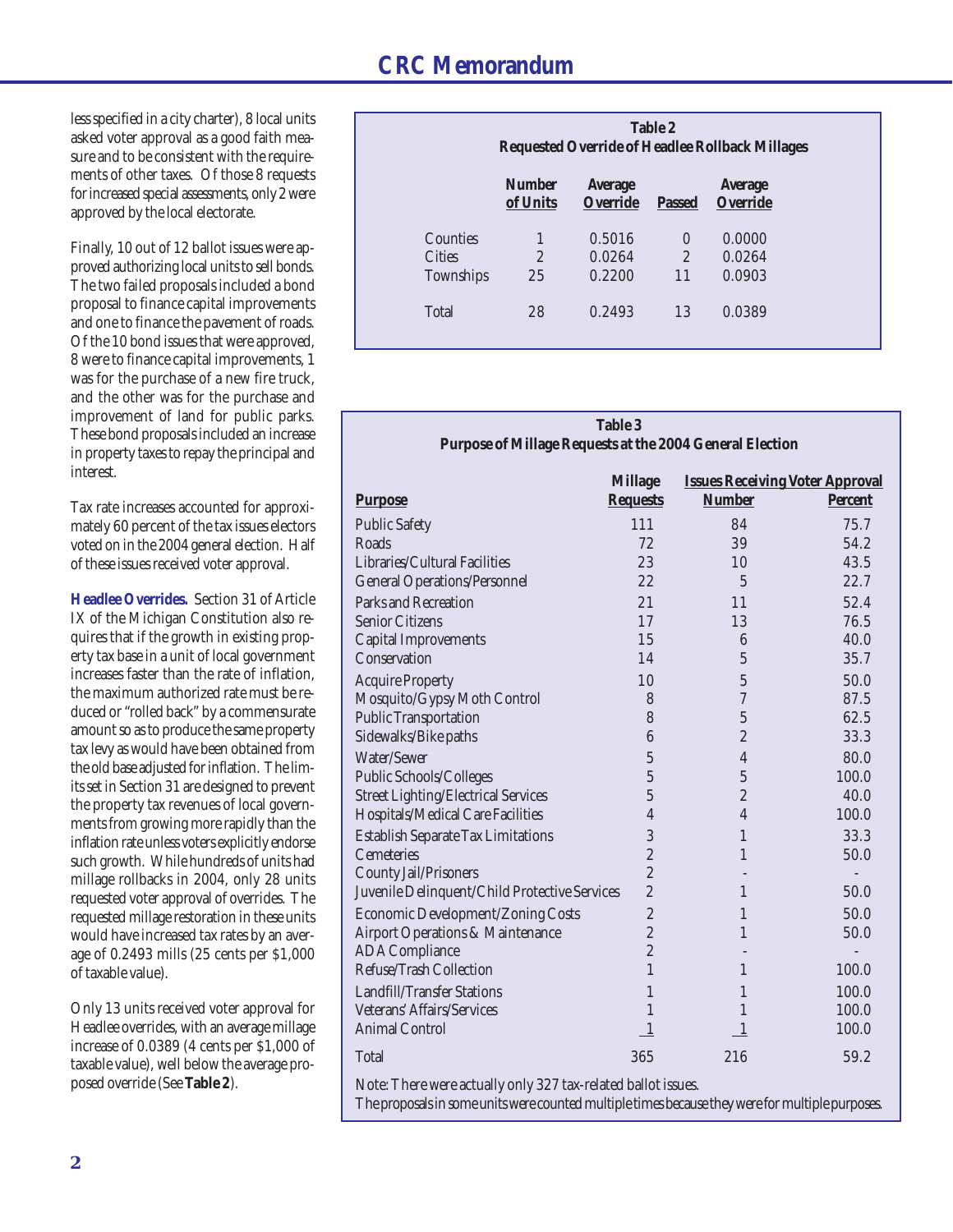**Millage Renewals.** The other major category of tax issues was millage renewals. The General Property Tax Act requires local units proposing the issuance of bonds, imposing a new millage, or increasing or renewing existing millages to specify the millage rate, the estimated amount of revenue that will be collected in the first year levied, a statement of the purpose for the millage, and *the duration of the millage in years*. At the end of the duration, the local units may let the millage expire or request voter approval for renewal of the millage.

At the 2004 general election, local government experienced wholesale voter approval for millage renewals. Only 10 millage renewals were rejected, while 95 units received voter approval for their renewal requests.

**Millage Purposes.** Local units of government in Michigan and the electors showed a preference for taxes in which the resulting revenues are dedicated to specific purposes. Only 22 tax issues – just over 6

Out of the 459 local ballot issues on general election ballots, 133 asked for the input of the electors on matters of governance. While all of the governance issues may have been important to the units that placed them on the ballots, the issues varied in relative significance statewide from adopting new city charters to advisory questions on consolidating governments to a charter amendment legalizing marijuana for medical treatment.

**Consolidation.** Electors in the City of Grand Blanc were asked a non-binding advisory question pertaining to city and township consolidation. The proposal was rejected by electors in the City; however, it was only an advisory question and Township electors were not presented with a similar question to gauge their support for consolidation.

**Charter Amendments.** The electors in the cities of Bridgman and Saginaw each opted to convene charter commissions for a general revision of their city charters. While these actions began the charter revision process, the charter revision process was ending

percent of all tax-related ballot issues – sought voter approval for the levy of taxes for the general operations of local units, and only 5 of those millage requests received voter approval. All other millage requests proposed to dedicate the millages to specific purposes (see **Table 3**).

By far, the most common purpose for which local governments sought approval was public safety – police, fire, emergency medical service (EMS)/ambulance, 9-1-1 dispatch services, and communication equipment for these functions. The units seeking approval for these millages were quite successful, with 75.7 percent of the issues approved. The next most frequent purpose for which millages were proposed were for road improvements, which did not fare quite as well, receiving support only a little over half of the time.

Libraries and parks and recreation were the subject of 23 and 21 millage requests respectively. Library millages were approved

### **Governance Issues**

in other cities. The electors in Roosevelt Park and Rose City voted to adopt the new charters proposed by their charter commissions, and the electors in Norton Shores rejected a proposed new charter.

Eighteen cities presented multiple charter amendments to their electors dealing with many different issues:

Sturgis placed 14 charter amendments on the ballot for multiple purposes ranging from altering city boundaries and election procedures to increasing city borrowing and taxing authority and requiring competitive bidding procedures. Of these 14 proposals, 7 were approved.

The electors in Wakefield adopted 10 charter amendments that pertained to altering the procedures for elective office vacancies, eliminating city primary elections, reducing signature requirements for nominating petitions, changing the competitive bidding procedures, extending board of review meeting requirements, and repealing and revising other sections of the city charter.

only 43.5 percent of the time, with all 4 cities approving their library millage requests, only 26.7 percent (4 of 15) of townships approving library millages, and 50 percent (2 of 4) of multi-jurisdiction library authority millages passing. Parks and recreation projects fared slightly better, with millages being approved in 52.4 percent of the jurisdictions.

Interestingly, millages for property conservation were fairly common on the ballot in 2004 with 14 jurisdictions proposing tax increases or renewals for conservation purposes. However, they were not as popular with voters, with only 5 receiving voter approval.

**Summary.** Overall, voters were supportive of tax renewals and bond proposals, each receiving over 80 percent approval. However, authorization to collect new taxes was only granted 50 percent of the time, and Headlee overrides were only approved 46.4 percent of the time.

Charlotte placed 7 charter amendments on the ballot. Six of these proposals passed, including those dealing with election procedures and requirements, city employment of former council members, extending the length of special assessment installment payments, and repealing a section of the city charter pertaining to ordinance prosecution limitations. A proposal to allow the city council more flexibility in choosing places to hold special meetings failed.

The electors of South Lyon approved 6 charter amendment proposals to increase the size of city council and alter election procedures and requirements to accommodate this increase.

Electors in Eastpointe approved 3 of the 4 charter amendments to change their election procedures.

Electors in Farmington adopted 4 charter amendments dealing with city retirement contributions and benefits.

Traverse City placed 4 charter amendments